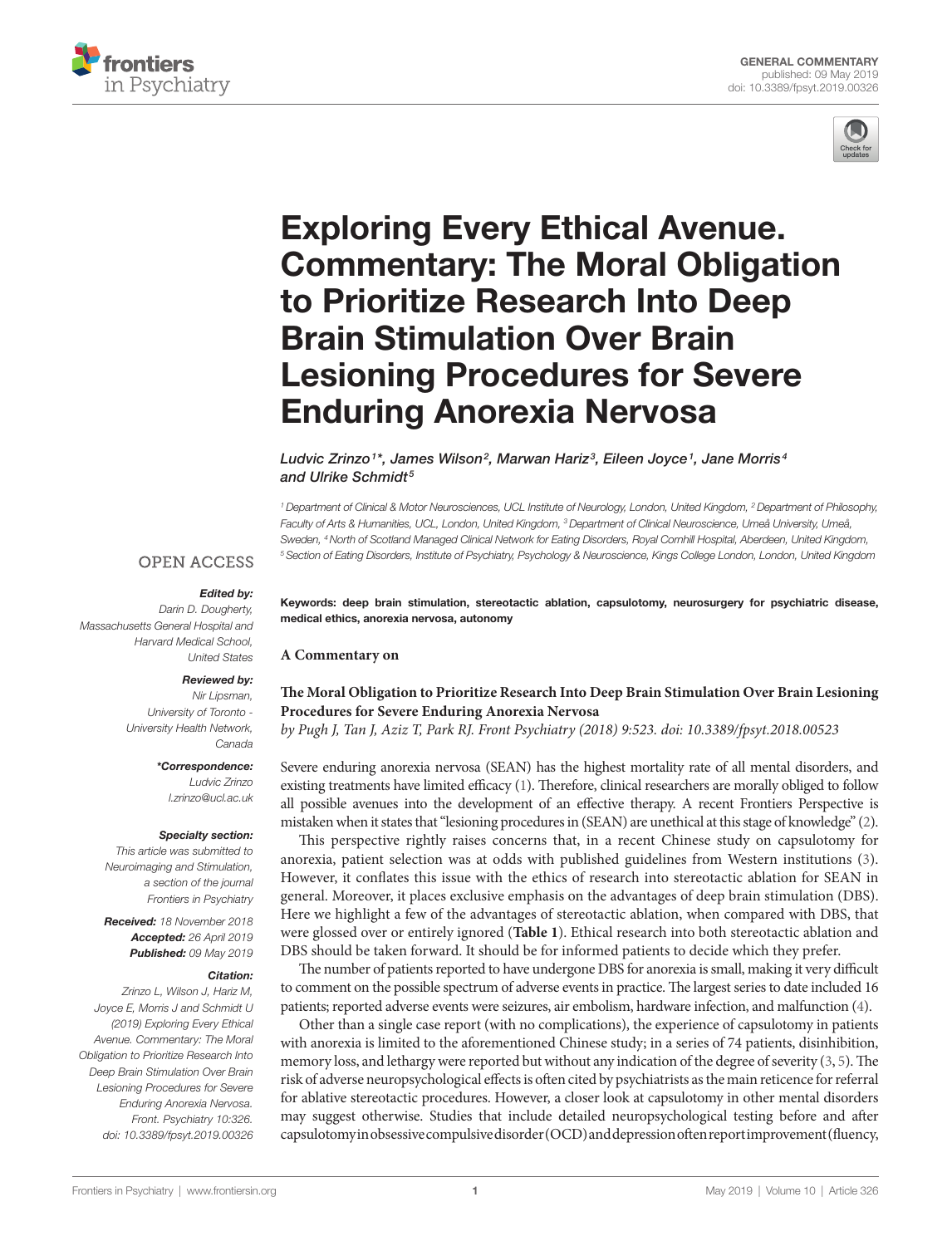<span id="page-1-0"></span>

|                                        | Stereotactic radiofrequency ablation                                        | Deep brain stimulation                                                                                                               |
|----------------------------------------|-----------------------------------------------------------------------------|--------------------------------------------------------------------------------------------------------------------------------------|
| Mode of anesthesia                     | Local anesthetic may be safer in patients with<br>multisystem abnormalities | General anesthetic is required and may carry additional<br>anesthetic risks                                                          |
| <b>Risk of infection</b>               | Very low risk                                                               | Infection may result in withdrawal of therapy if hardware has to<br>be removed                                                       |
| Hardware-related problems              | No risk                                                                     | Risk of skin erosion, lead fracture, pulse-generator malfunction<br>resulting in withdrawal of therapy and requiring further surgery |
| Hardware maintenance                   | No risk                                                                     | Ethical issues about lifelong surgical aftercare; commitment to<br>further surgical procedures for pulse-generator replacement       |
| Body image concerns related to surgery | Less problematic                                                            | Potentially more problematic with scars and implanted hardware<br>on torso                                                           |
| Adverse neuropsychological effects     | Potential for irreversible changes                                          | Likely to be reversible                                                                                                              |
| <b>Reversibility</b>                   | Not reversible                                                              | Early reversibility; potential for long-term DBS "dependence" and<br>symptom rebound                                                 |
| Issues of "control"                    | Some individuals may not want to undergo<br>stereotactic ablation           | Implanted device may be seen as a form of "physician control";<br>others may feel actively involved in making ongoing decisions      |
| Specialist follow-up                   | One-off surgical procedure; follow-up by anorexia<br>team                   | Considerable commitment to lifelong follow-up in centralized<br>functional neurosurgery center plus follow-up by anorexia team       |
| Cost                                   | Relatively cheap                                                            | Relatively expensive; less likely to become widely available to<br>patients, even if shown to be effective                           |

inhibition function, set-shifting, decision-making, and IQ scores) [\(6,](#page-2-5) [7](#page-2-6)) or no significant change (personality testing, executive functions, memory, concentration, and attention) [\(7,](#page-2-6) [8\)](#page-2-7) in neuropsychological domains. Indeed, when neuropsychological side effects do occur (memory problems, cognitive impairment, personality change), they appear to be associated with large, dorsally placed lesions and excessively high radiation doses during gamma knife capsulotomy [\(9](#page-2-8)[–11](#page-2-9)). Clinical and neuroimaging studies suggest that ventrally placed lesions in the anterior capsule provide good efficacy with low rates of adverse effects ([7](#page-2-6), [11](#page-2-9)).

One of the basic ethical principles of research is to minimize risk to participants. While DBS has an excellent safety track record, stereotactic ablation may carry less surgical risk in anorexia patients. Ablation can be performed under local anesthesia without the need for general anesthesia—a significant advantage when multisystem abnormalities carry important anesthetic implications [\(12\)](#page-2-10). Additionally, DBS carries a risk of hardware infection or skin erosion and has a much greater cosmetic impact than ablation, an important factor for some individuals with SEAN and body image concerns. Moreover, monitoring and follow-up in centralized specialist services involves considerable commitment of travel time, effort, and expense for these potentially frail vulnerable patients, some of whom live in remote and rural areas.

Much emphasis is placed upon the "reversibility" of DBS, which is definitely true of the first few weeks or months. However, we must also acknowledge that DBS is *not* reversible after a few months or years. For example, switching off DBS in patients with obsessive compulsive disorder (OCD) can result in deterioration of affective symptoms that exceed presurgery levels [\(13\)](#page-2-11). Switching off DBS in patients with Parkinson's disease or dystonia can lead to fatal parkinsonian or dystonic crisis [\(14–](#page-2-12)[17](#page-3-0)). While stereotactic ablation is a one-off procedure, the risk of rebound or recurrence of symptoms makes DBS a lifelong commitment, raising additional ethical issues about lifelong surgical aftercare. Who assumes responsibility for pulse-generator replacement or repair of device malfunction after the trial has closed and the investigators have left the trial institution?

The high cost of DBS as compared to ablation raises other ethical issues. Currently, evidence from randomized controlled trials supports both stereotactic ablation [\(18](#page-3-1)) and DBS in the management of OCD ([19–](#page-3-2)[21\)](#page-3-3). Nevertheless, stereotactic ablation is the only surgical therapy for OCD currently available within the British National Health Services. Cost is likely to be at least one of the factors leading to this situation. One could argue that it is more ethical to perform research into a therapy that is more likely to come to those who need it, whether within the UK or indeed globally. DBS is beyond the financial reach of most countries and individuals.

The Frontiers Perspective states: "there are no published systematic comparisons between DBS and ablative neurosurgery for any psychiatric indication." This is not the case. Indeed, a recent review of surgery for OCD suggests that capsulotomy provides a number of advantages over DBS at the same anatomical target [\(22](#page-3-4)). In one study, two of three patients whose OCD symptoms were refractory to DBS subsequently responded to stereotactic ablation at the same anatomical target ([19\)](#page-3-2). Therefore, a negative trial of DBS does not discount the possibility of a positive trial of stereotactic ablation at the same target, further supporting concurrent research into both surgical approaches.

Reference is made to a case report of capsulotomy in an individual with comorbid anorexia nervosa and OCD who experienced significant improvement in both conditions ([5](#page-2-4)). Bizarrely, this is used as evidence against stereotactic ablation since, at the 3-month time point, the patient felt negatively about the procedure, despite being very positive about the surgery at the 1-year time point. It is not at all uncommon for patients to be ambivalent about having undergone surgery in retrospect, even after well-established (irreversible) surgical procedures. Clearly, this is not a good reason to discontinue the approach as long as comprehensive informed consent is part of the process.

The Perspective piece suggests that DBS is "a dynamic process in which the patient is actively involved in making on-going decisions." Individuals who value this approach may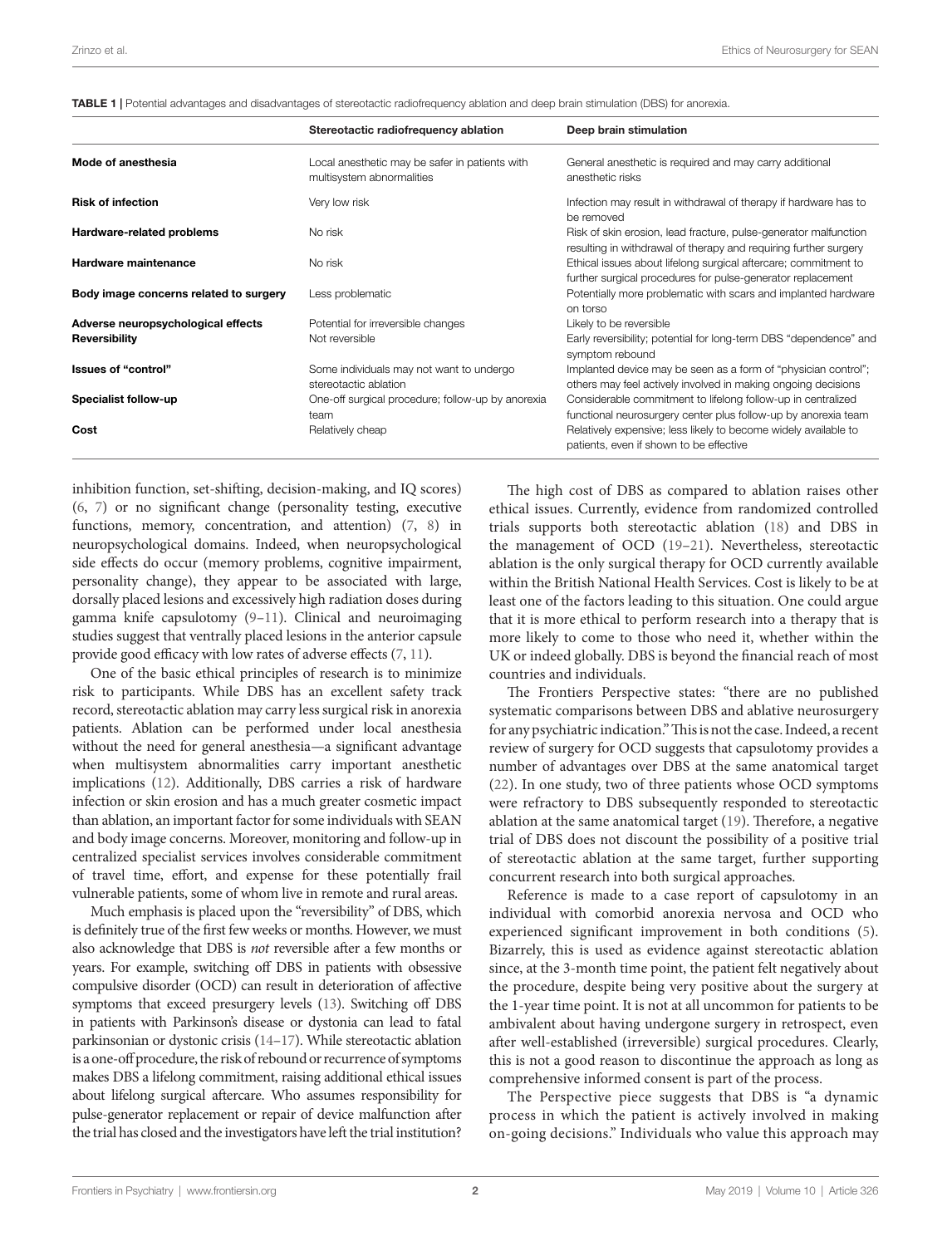opt to participate in a trial of DBS. However, others might prefer the option of a single procedure without the need for repetitive hospital appointments to "tweak" stimulation or of committing to further inevitable surgical interventions. Such persons would also be exercising active choice when choosing to enroll in a trial of stereotactic ablation that is governed by ethical safeguards to firmly ensure that they would not submit passively.

It has been highlighted that individuals with SEAN place great value on control. Whether an individual is contemplating enrolment in a trial of DBS or stereotactic ablation, a fully informed adult, with capacity to give consent, can exercise that control by agreeing or declining to participate in that particular study. Freely making long-term or irreversible commitments is itself an important exercise of autonomy. Thus, preventing SEAN patients from making irreversible choices in the name of protecting their control could be a form of disrespect for autonomy.

The Perspective presents the very valid opinion of a selfselected group of individuals who have agreed to participate in a trial of DBS. However, when we conducted focus groups with SEAN individuals, opinions included those against any sort of surgery, some interested in DBS, and others positive about entering a trial of stereotactic ablation (unpublished work). "Many with SEAN have few options remaining to them and feel hopeless." Trying to restrict surgical research in SEAN to DBS places further limits on the choice of individuals who place great value on control, have few options, and feel hopeless.

# **REFERENCES**

- <span id="page-2-0"></span>1. Treasure J, Zipfel S, Micali N, Wade T, Stice E, Claudino A, et al. Anorexia nervosa. *Nat Rev Dis Primers* (2015) 1:15074. doi: [10.1038/nrdp.2015.74](https://doi.org/10.1038/nrdp.2015.74)
- <span id="page-2-1"></span>2. Pugh J, Tan J, Aziz T, Park RJ. The moral obligation to prioritize research into deep brain stimulation over brain lesioning procedures for severe enduring anorexia nervosa. *Front Psychiatry* (2018) 9:523. doi: [10.3389/](https://doi.org/10.3389/fpsyt.2018.00523) [fpsyt.2018.00523](https://doi.org/10.3389/fpsyt.2018.00523)
- <span id="page-2-2"></span>3. Liu W, Li D, Sun F, Zhang X, Wang T, Zhan S, et al. Long-term follow-up study of MRI-guided bilateral anterior capsulotomy in patients with refractory anorexia nervosa. *Neurosurgery* (2017) 83:86–92. doi: [10.1093/neuros/nyx366](https://doi.org/10.1093/neuros/nyx366)
- <span id="page-2-3"></span>4. Lipsman N, Lam E, Volpini M, Sutandar K, Twose R, Giacobbe P, et al. Deep brain stimulation of the subcallosal cingulate for treatment-refractory anorexia nervosa: 1 year follow-up of an open-label trial. *Lancet Psychiatry* (2017) 4:285–94. doi: [10.1016/S2215-0366\(17\)30076-7](https://doi.org/10.1016/S2215-0366(17)30076-7)
- <span id="page-2-4"></span>5. Barbier J, Gabriëls L, Van Laere K, Nuttin B. Successful anterior capsulotomy in comorbid anorexia nervosa and obsessive–compulsive disorder: case report. *Neurosurgery* (2011) 69:E745–51– discussion E751. doi: [10.1227/](https://doi.org/10.1227/NEU.0b013e31821964d2) [NEU.0b013e31821964d2](https://doi.org/10.1227/NEU.0b013e31821964d2)
- <span id="page-2-5"></span>6. Csigó K, Harsányi A, Demeter G, Rajkai C, Németh A, Racsmány M. Longterm follow-up of patients with obsessive–compulsive disorder treated by anterior capsulotomy: a neuropsychological study. *J Affect Disord* (2010) 126:198–205. doi: [10.1016/j.jad.2010.02.127](https://doi.org/10.1016/j.jad.2010.02.127)
- <span id="page-2-6"></span>7. Christmas D, Eljamel MS, Butler S, Hazari H, MacVicar R, Steele JD, et al. Long term outcome of thermal anterior capsulotomy for chronic, treatment refractory depression. *J Neurol Neurosurg Psychiatry* (2011) 82:594–600. doi: [10.1136/jnnp.2010.217901](https://doi.org/10.1136/jnnp.2010.217901)
- <span id="page-2-7"></span>8. Subramanian L, Bracht T, Jenkins P, Choppin S, Linden DEJ, Phillips G, et al. Clinical improvements following bilateral anterior capsulotomy in

Finally, we wish to emphasize that we fully support ethical research into DBS for SEAN and for other mental disorders. Indeed, while our group provides a national stereotactic ablation service for severe refractory OCD and depression, we have also conducted a number of trials of DBS in mental disorders ([23–](#page-3-5)[25](#page-3-6)). We have considerable experience of the potential advantages and disadvantages of both approaches. It is true that stereotactic ablation raises ethical considerations over and above those raised by DBS. However, as demonstrated above, the converse is also true.

Ultimately, well-informed adult participants with capacity should be free to decide whether or not they wish to participate in a particular ethically approved research project. Individuals with SEAN might view the balance of risks of stereotactic ablation as preferable to DBS in their particular situation. It is inappropriately paternalistic to dictate otherwise.

We applaud the Oxford group for their pioneering work on DBS for SEAN in the UK. However, bias toward research into DBS has no rational, moral, or ethical basis. Suppressing either of the surgical approaches at this stage of research is potentially damaging to research in a field that is in desperate need of novel and effective therapies.

# AUTHOR CONTRIBUTIONS

LZ, JW, MH, EJ, JM, and US were all involved in the initial conceptual design of the paper. LZ developed an initial draft. All authors each collaboratively reviewed and edited the manuscript for intellectual content.

treatment-resistant depression. *Psychol Med* (2017) 47:1097–106. doi: [10.1017/S0033291716003159](https://doi.org/10.1017/S0033291716003159)

- <span id="page-2-8"></span>9. Rück C, Karlsson A, Steele JD, Edman G, Meyerson BA, Ericson K, et al. Capsulotomy for obsessive–compulsive disorder: long-term follow-up of 25 patients. *Arch Gen Psychiatry* (2008) 65:914–21. doi: [10.1001/](https://doi.org/10.1001/archpsyc.65.8.914) [archpsyc.65.8.914](https://doi.org/10.1001/archpsyc.65.8.914)
- 10. Brown LT, Mikell CB, Youngerman BE, Zhang Y, McKhann GM, Sheth SA. Dorsal anterior cingulotomy and anterior capsulotomy for severe, refractory obsessive–compulsive disorder: a systematic review of observational studies. *J Neurosurg* (2016) 124:77–89. doi: [10.3171/2015.1.JNS14681](https://doi.org/10.3171/2015.1.JNS14681)
- <span id="page-2-9"></span>11. Miguel EC, Lopes AC, McLaughlin NCR, Norén G, Gentil AF, Hamani C, et al. Evolution of gamma knife capsulotomy for intractable obsessive–compulsive disorder. *Mol Psychiatry* (2019) 24:218–40. doi: [10.1038/s41380-018-0054-0](https://doi.org/10.1038/s41380-018-0054-0)
- <span id="page-2-10"></span>12. Seller CA, Ravalia A. Anaesthetic implications of anorexia nervosa. *Anaesthesia* (2003) 58:437–43. doi: [10.1046/j.1365–2044.2003.03130.x](https://doi.org/10.1046/j.1365–2044.2003.03130.x)
- <span id="page-2-11"></span>13. Ooms P, Blankers M, Figee M, Mantione M, van den Munckhof P, Schuurman PR, et al. Rebound of affective symptoms following acute cessation of deep brain stimulation in obsessive–compulsive disorder. *Brain Stimul* (2014) 7:727–31. doi: [10.1016/j.brs.2014.06.009](https://doi.org/10.1016/j.brs.2014.06.009)
- <span id="page-2-12"></span>14. Reuter S, Deuschl G, Falk D, Mehdorn M, Witt K. Uncoupling of dopaminergic and subthalamic stimulation: life-threatening DBS withdrawal syndrome. *Mov Disord* (2015) 30:1407–13. doi: [10.1002/mds.26324](https://doi.org/10.1002/mds.26324)
- 15. Hariz M. Once STN DBS, always STN DBS?—clinical, ethical, and financial reflections on deep brain stimulation for Parkinson's disease. *Mov Disord Clin Pract* (2016) 3:285–7. doi: [10.1002/mdc3.12292](https://doi.org/10.1002/mdc3.12292)
- 16. Neuneier J, Barbe MT, Dohmen C, Maarouf M, Wirths J, Fink GR, et al. Malignant deep brain stimulation-withdrawal syndrome in a patient with Parkinson's disease. *Mov Disord* (2013) 28:1640–1. doi: [10.1002/](https://doi.org/10.1002/mds.25494) [mds.25494](https://doi.org/10.1002/mds.25494)